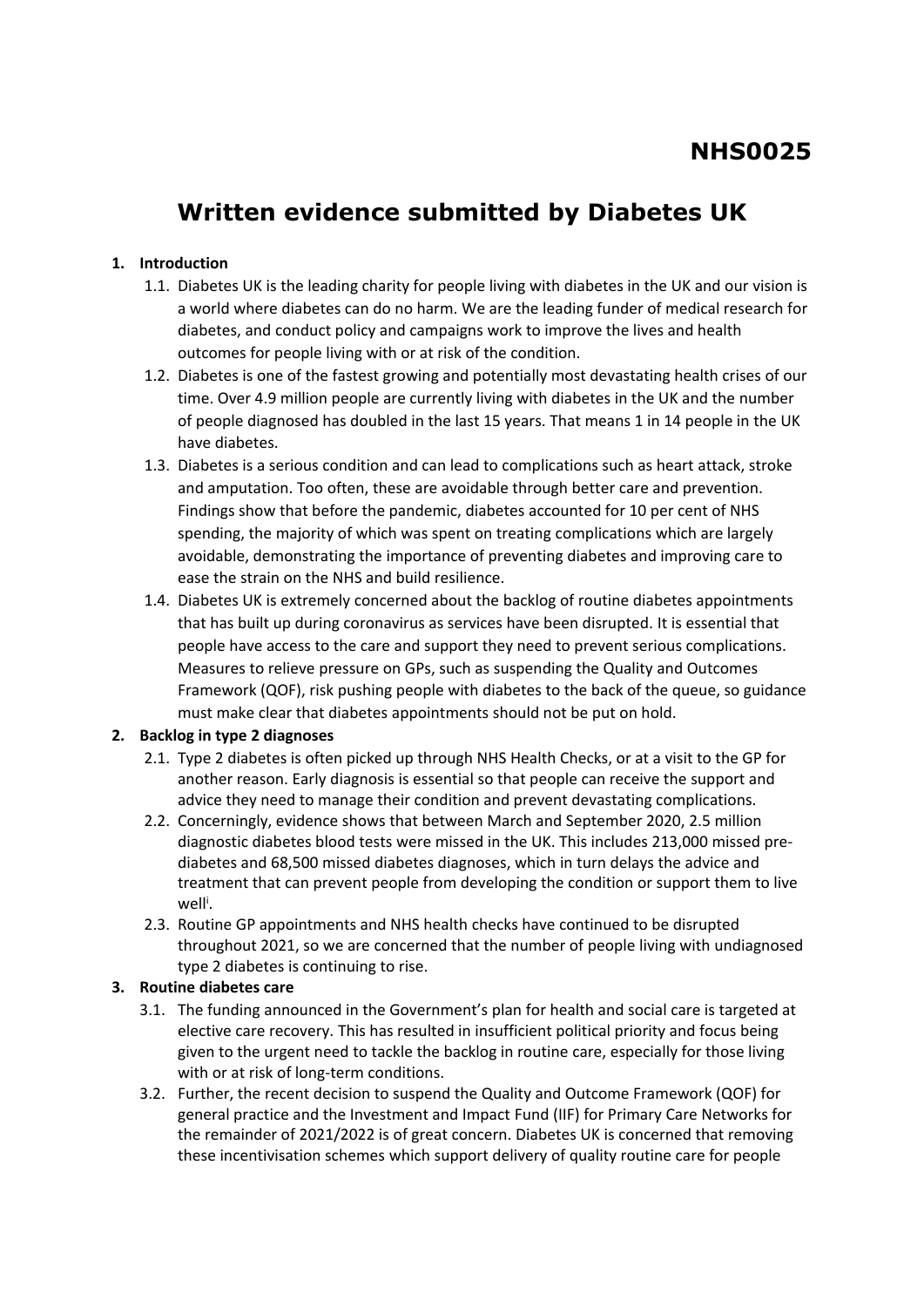living with long term conditions, such as diabetes, risks leaving people with diabetes without access to the necessary care and support to stay well.

- 3.3. Diabetes UK understands the importance of the Covid-19 vaccination programme and applauds the NHS for its successful rollout. However, we are disappointed that there has been not been sufficient political focus and capacity planning to ensure that rollout of the booster programme takes place alongside recovery of routine care.
- 3.4. We call on the Government and local health system leaders to urgently set out how routine care for people living with or at risk of long-term care will be prioritised following the rollout of the booster vaccination programme. In the meantime, it is paramount that local health leaders ensure those most in need are able to access care, now and in the future.
- 3.5. People who are living with diabetes need regular checks to monitor their condition and to enable their healthcare teams to optimise their support and treatments. These checks are also essential to make sure that any complications are detected at the earliest stage, often before they are visible. There are eight care processes that NICE recommends everyone with diabetes receives regularly, most of these are annual.
- 3.6. Worryingly, last year, 2.26 million people with type 2 diabetes and more than 200,000 with type 1 did not have their usual consultations. 1.4 million monitoring blood tests in people with diabetes were also missed nationally, including over 500,000 in people with high blood glucose levelsii.
- 3.7. Data from the National Diabetes Audit shows that across England there was a significant reduction in people with type 1 diabetes (-37.5%) and type 2 diabetes (-40.8%) who received all eight care processes during January to December 2020 compared to the same period in the previous year.
- 3.8. However, the size of the backlog in care processes varies significantly across the UK. There was significant regional variation for type 1, ranging from a decrease of 29.0% in London to a decrease of 46.7% in the North West. There was also significant regional variation for type 2 diabetes, ranging from a decrease of 32.7% in London to a decrease of 49.5% in the North West. In addition, there was significant CCG level variation in the percentage changeiii
- 3.9. The backlog in diabetes care also risks further entrenching health inequalities, as those from disadvantaged backgrounds are less likely to have received sufficient care throughout the pandemic. There was a stark difference in the proportion of people who received the eight care processes according to deprivation: for the most deprived quintile (IMD1) compared to the least deprived quintile (IMD5) there was a difference of 8.8%. Efforts to manage the backlog must take into account and address these inequalities.
- 3.10. NHS England should support and direct Integrated Care Systems (ICS) to use available data and tools to prioritise delivery of routine diabetes care services and catch up on the backlog of appointments caused by coronavirus to avoid the potential serious consequences of missed appointments, checks and treatment and missed diagnoses of type 2 diabetes. ICS leaders should ensure support is targeted to those in greatest need and should be required to report on progress by the end of 2022.

## **4. Diagnostic hubs**

.

- 4.1. The Government has pledged to open 40 new community diagnostic centres in England, with the aim of giving more patients access to earlier diagnostic tests<sup>iv</sup>. Clarity is now needed about what tests will be available through the centres and the role they will play in diagnosing type 2 diabetes or those at high risk of the condition.
- 4.2. Integrated Care Systems (ICS) should explore how diagnostic hubs can be used to support catching up on appointments for diabetes reviews by conducting blood tests and other checks.
- **5. Workforce**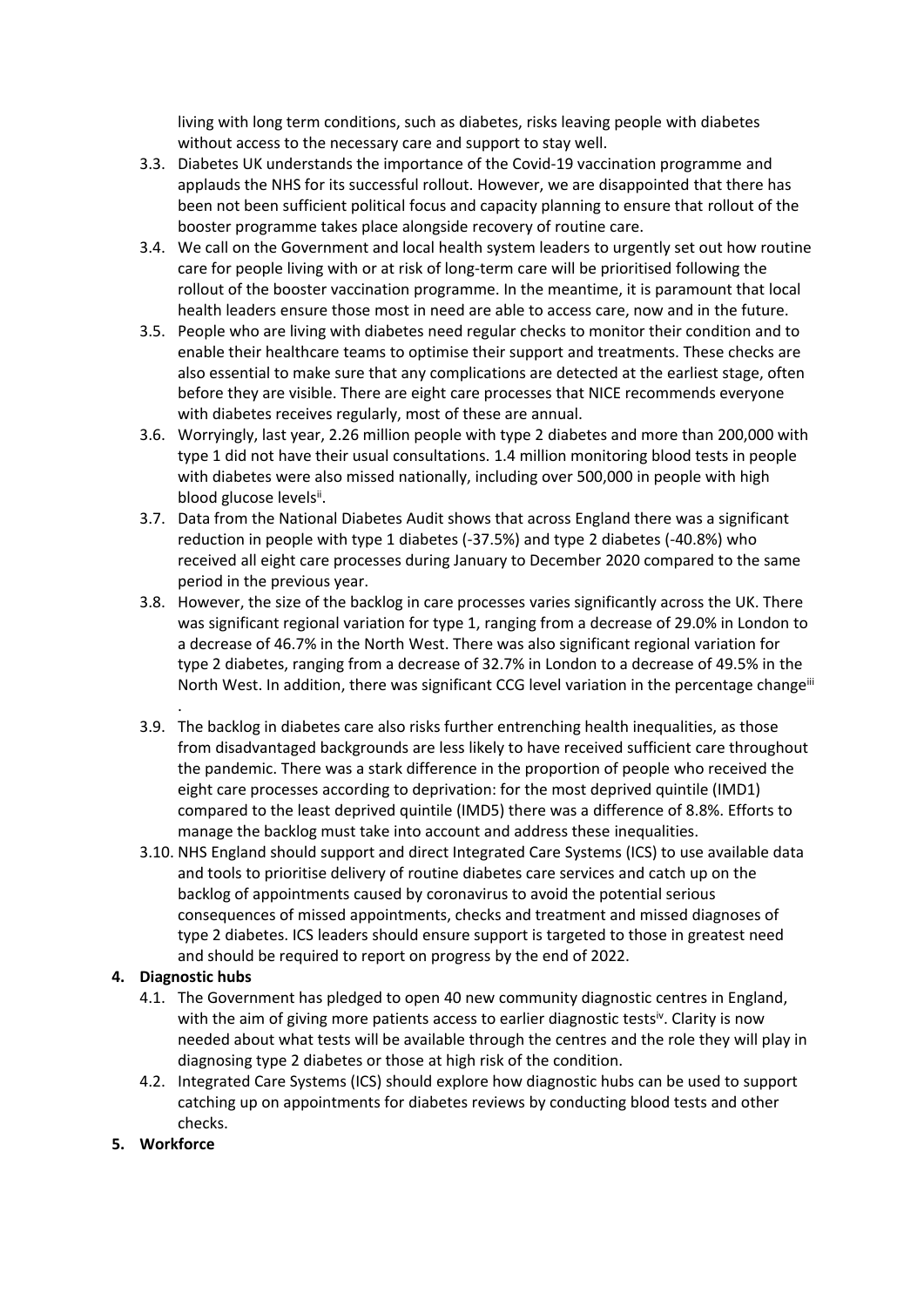- 5.1. The NHS workforce has endured incredible challenges over the last 21 months, working tirelessly to deliver care in unprecedented circumstances. Supporting, retaining and developing the diabetes workforce is essential to overcoming the backlog and transforming care for the future. Investment is needed into the workforce across primary care, specialist and inpatient diabetes services, and mental health care. In order to meet rising demand, the workforce across all of these areas requires development and expansion to improve outcomes for people with diabetes, and in turn reduce the impact that dealing with devastating and costly complications has on the NHS.
- 5.2. The NHS Staff Survey 2020 painted a picture of burnt out, stressed staff, with nearly half (44%) of staff reporting feeling unwell as a result of work-related stress in the past 12 months and almost one in five (18%) saying that they are considering leaving the health service<sup>v</sup>. A report on NHS and social care workforce published in June 2021 highlighted though that while coronavirus had a huge impact on workforce pressures, staff shortages were an issue before the pandemic<sup>vi</sup>. Investment in staff wellbeing must therefore be a priority within the plans to address the backlog.
- 5.3. Alongside other health organisations, Diabetes UK supports an amendment to the Health and Care Bill, to require the Government to publish independently verified assessments every two years of current and future workforce numbers required to deliver care to the population in England. Long-term workforce planning is essential in building a system that works for people with diabetes, transforming the healthcare landscape and ultimately reducing the strain on the NHS and its staff.

#### **6. Using innovation and technology to help tackle the backlog**

- 6.1. Diabetes technology
	- 6.1.1. As health system leaders look to innovate and transform services to tackle the backlog, technology must be seen as a key part of this. We saw the use of [Covid](https://www.england.nhs.uk/nhs-at-home/covid-oximetry-at-home/) [Oximetry](https://www.england.nhs.uk/nhs-at-home/covid-oximetry-at-home/) [@home](https://www.england.nhs.uk/nhs-at-home/covid-oximetry-at-home/) in response to Covid-19 which improved care for patients and was welcomed by healthcare professionals, and we must work to identify other healthcare technologies that can build on this innovation and help tackle the backlog.
	- 6.1.2. Financial investment is needed to make diabetes technology available to everyone who could benefit from it. Diabetes technology makes the day-to-day management of diabetes easier for many and enables healthcare professionals to deliver more highquality care, including for remote consultations. Although face-to-face appointments will always be needed for some, diabetes technology-enabled remote consultations could help support local systems as they tackle the backlog, without having to compromise on quality of care.
	- 6.1.3.Throughout the pandemic, people's access to care and support from their diabetes healthcare teams has been understandably limited, meaning their ability to effectively self-manage their condition has been more important than ever. Use of diabetes technology has proved invaluable for people with diabetes who have access to it and local health care teams during the pandemic, with 84% of people who use technology agreeing that it helped self-management of their condition during the pandemic. Three quarters (76%) also agreed technology improved their wellbeing and 56% agreed technology made remote consultations easier.
	- 6.1.4. Healthcare professionals working in type 1 diabetes care where people with diabetes have been using technologies like Flash and CGM, have been able to deliver a higher quality of remote care by monitoring issues such as HbA1c and time in range. This in turn allows them to provide more tailored support to people with diabetes. Data from these devices, which can be accessed remotely, has also allowed diabetes teams to